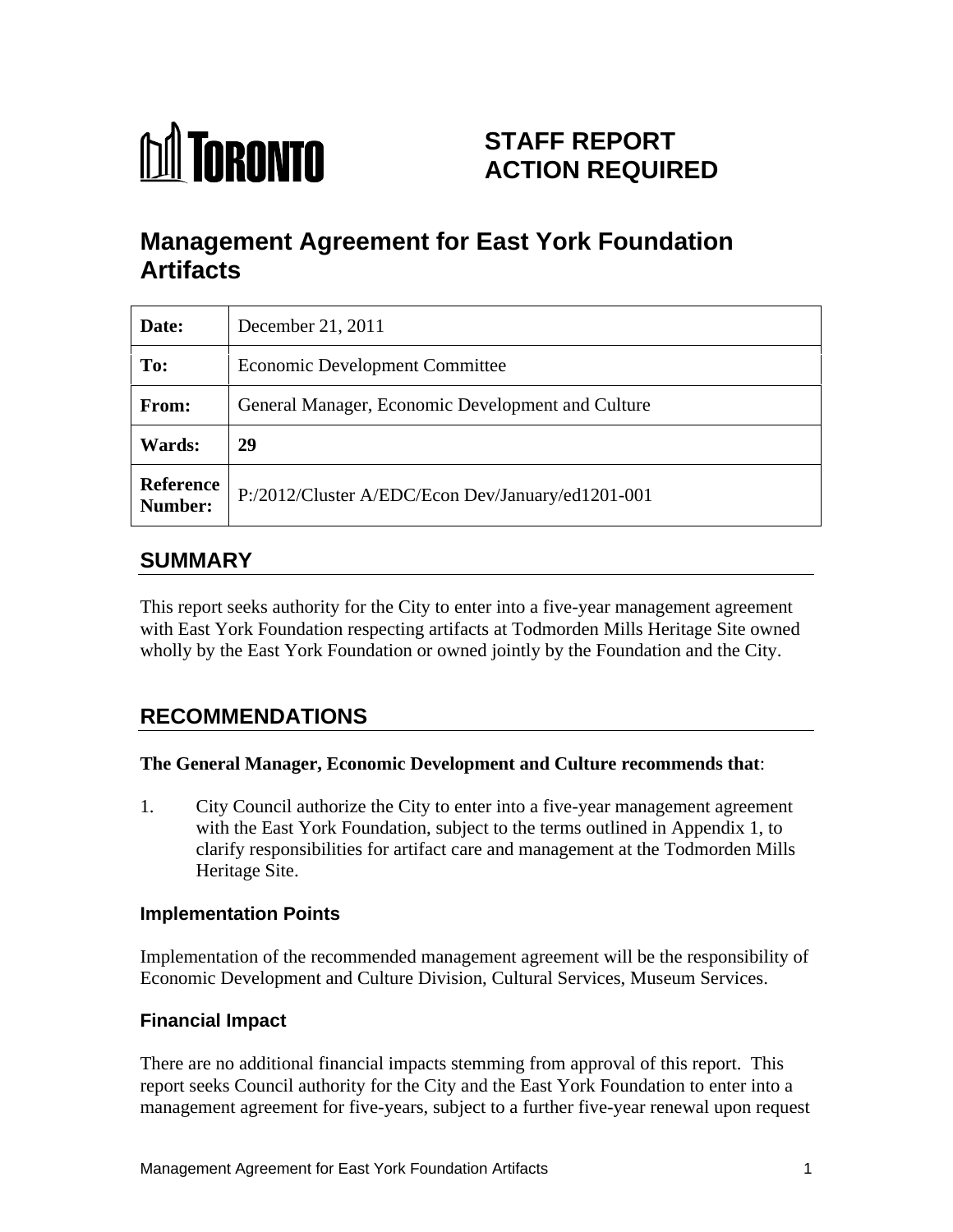of either party, for the purpose of clarifying responsibilities for artifact care and management at Todmorden Mills Heritage Site. The 2012 Recommended Operating Budget for Economic Development and Culture maintains the 2011 level of service for the Todmorden Mills Heritage Site.

The Deputy City Manager and Chief Financial Officer has reviewed this report and agrees with the financial impact information.

### **DECISION HISTORY**

City Council delegated approval and signing authority for artifact loans and other transactions to the General Manager, Economic Development and Culture, up to a value of \$100,000. [\(http://app.toronto.ca/tmmis/viewAgendaItemHistory.do?item=2011.ED3.1](http://app.toronto.ca/tmmis/viewAgendaItemHistory.do?item=2011.ED3.1))

### **ISSUE BACKGROUND**

Todmorden Mills Heritage Site opened to the public in 1967 as part of the Borough of East York's contribution to Canada's centennial celebrations. The artifacts exhibited at this museum are owned either wholly by the East York Foundation (a charitable organization), or jointly by the Foundation and the City, or wholly by the City. Management of artifacts entrusted to the City is governed by City Council's Historical Collection Management and Development Policies (2002).

The East York Foundation collection has been displayed at Todmorden Mills since 1967 without any formal arrangement. Under standard practice, the municipality would draw up a legal agreement setting out the terms for managing the loan. Without such an agreement, the efficient management of the collection has been impeded, and this has negatively affected public service.

After full discussion, City staff and the Foundation's Board have agreed on the terms for a management agreement which are being recommended to Council for approval.

Council's approval is required because Council has delegated approval and signing authority to the General Manager of Economic Development and Culture for various artifact-related matters within a financial limit of \$100,000.00. The recommended management agreement involves an artifact collection valued at \$300,000.00, an amount which exceeds the General Manager's delegated signing authority.

### **COMMENTS**

The recommended management agreement clarifies the City's responsibilities for artifact care and management at Todmorden Mills Heritage Site. The terms of the agreement, outlined in Attachment No. 1, will enable the City to manage the East York Foundation's